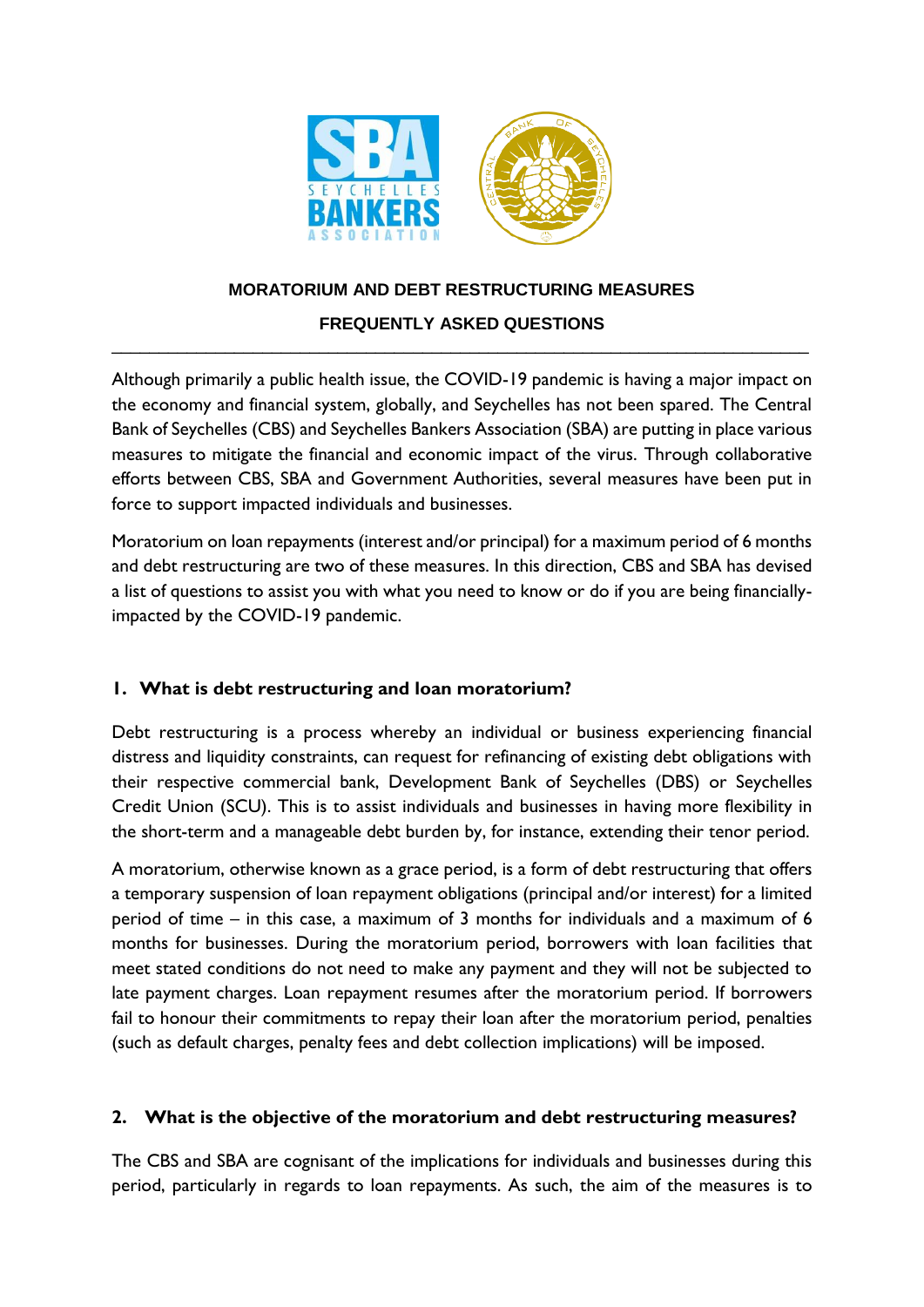provide some relief to individuals and businesses facing temporary financial constraints arising from the COVID-19 pandemic. The CBS and SBA hope that this will help individuals and businesses facing financial adversities to cope with challenges during this period and ensure that they are able to meet their financial obligations when the pandemic subsides. However, it is to be noted that these measures are a complement to other measures implemented by Government Authorities.

### **3. Where do I go in order to obtain more guidance on the moratorium and debt restructuring measures?**

You should contact your respective commercial bank, DBS or SCU for guidance on the moratorium and debt restructuring measures. Should you not be able to receive any guidance, you may contact CBS on 4282000 (Press 1 for guidance on the COVID-19 Relief Policy Measures) or e-mail [info@cbs.sc](mailto:info@cbs.sc)

## **4. I run a business and have financial commitments with my commercial bank, DBS and/or SCU and my income sources are being impacted by the COVID-19 crisis. What should I be doing?**

You are strongly advised to proceed according to the guided steps below:

- Perform an immediate assessment of the financial impact on your business from a cash inflow and cash outflow perspective. This is to ascertain the extent of deficits and how far they affect the existing unavoidable outflows for employees, suppliers, the tax authorities, insurance companies and the lenders;
- Your cash flow forecast should be based on a mix of pre-crisis information as well as best estimate forecasts. Provide detailed assumptions of the cash flow forecast to enable a more structured discussion with your commercial bank, DBS or SCU;
- Re-assess the financial resources that can be accessed to meet the unavoidable commitments, for example, foreign currency reserves or liquid assets, or potential of shareholders/business partners to provide support; and
- Once the necessary assessments and all available resources/coping mechanisms have been clearly established, contact your commercial bank, DBS or SCU for a discussion and agreement on the steps to be taken.

# **5. Will my commercial bank, DBS or SCU help me in preparing a cash flow statement?**

Should you need assistance to prepare a cash flow statement, the commercial banks, DBS and SCU can provide templates to support the cash flow preparation process. However, you are encouraged to acquire assistance from your financial controller, accounting firm and/or qualified consultant in preparing cash flow statements.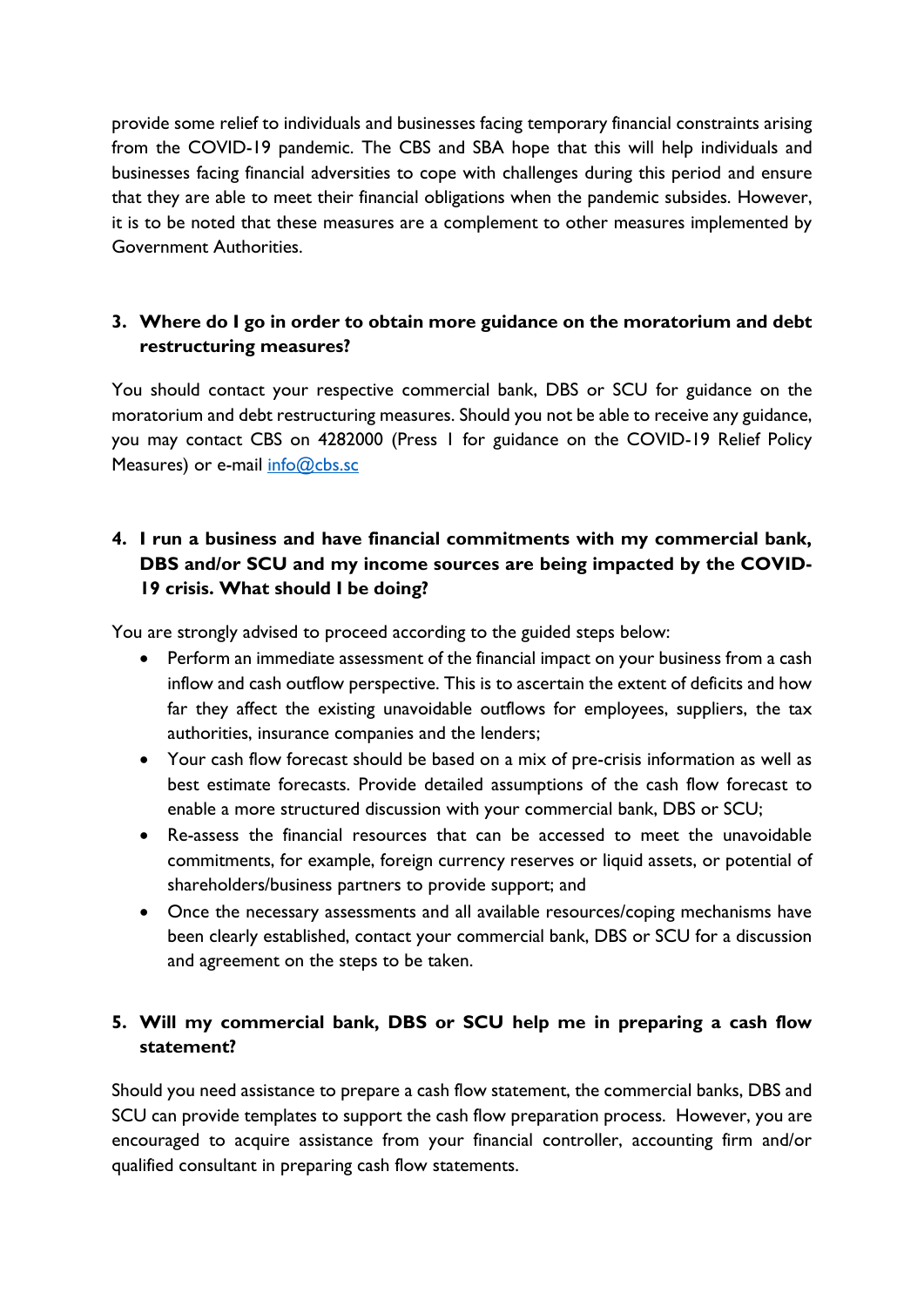## **6. What are the main conditions for me to be eligible for the moratorium and debt restructuring measures?**

In order to be eligible for the moratorium and debt restructuring measures, you should be in one of the following categories:

- Micro, Small & Medium Enterprises (MSMEs) in impacted sectors with an annual turnover not exceeding SCR25 million; and
- Self-employed individuals in impacted sectors.

Applications from the following categories will also be considered on a case by case basis, and will mainly benefit from the moratorium measure:

- Large businesses in the tourism and hospitality sector with an annual turnover above SCR25 million;
- Businesses and self-employed individuals in other sectors of the economy adversely impacted by the crisis; and
- Individuals with reduced income due to the pandemic.

In all circumstances, your existing business and/or personal credit facilities must have been in good order before February 2020 as the commercial banks and SCU will conduct a review of your credit history as part of the application process. For DBS clients, your credit facilities must have been in good order as at December 2020.

## **7. How do I know if I am eligible for the moratorium on principal and/or interest payments on loans?**

You should contact your respective commercial bank, DBS or SCU for guidance on eligibility criteria for the moratorium.

### **8. Do I need to apply for the moratorium and debt restructuring measures?**

Yes. All individuals and businesses that meet the eligibility criteria will need to apply for the moratorium and debt restructuring measures. However, you do not have to apply for the measures if you wish to continue with your loan repayment.

### **9. How do I apply for the moratorium and debt restructuring measures?**

Eligible individuals and businesses interested in obtaining assistance will need to submit a written application with supporting reasons to their commercial bank, DBS or SCU for consideration. However, some commercial banks, DBS or SCU may request for additional documents along with the written application, on a case by case basis.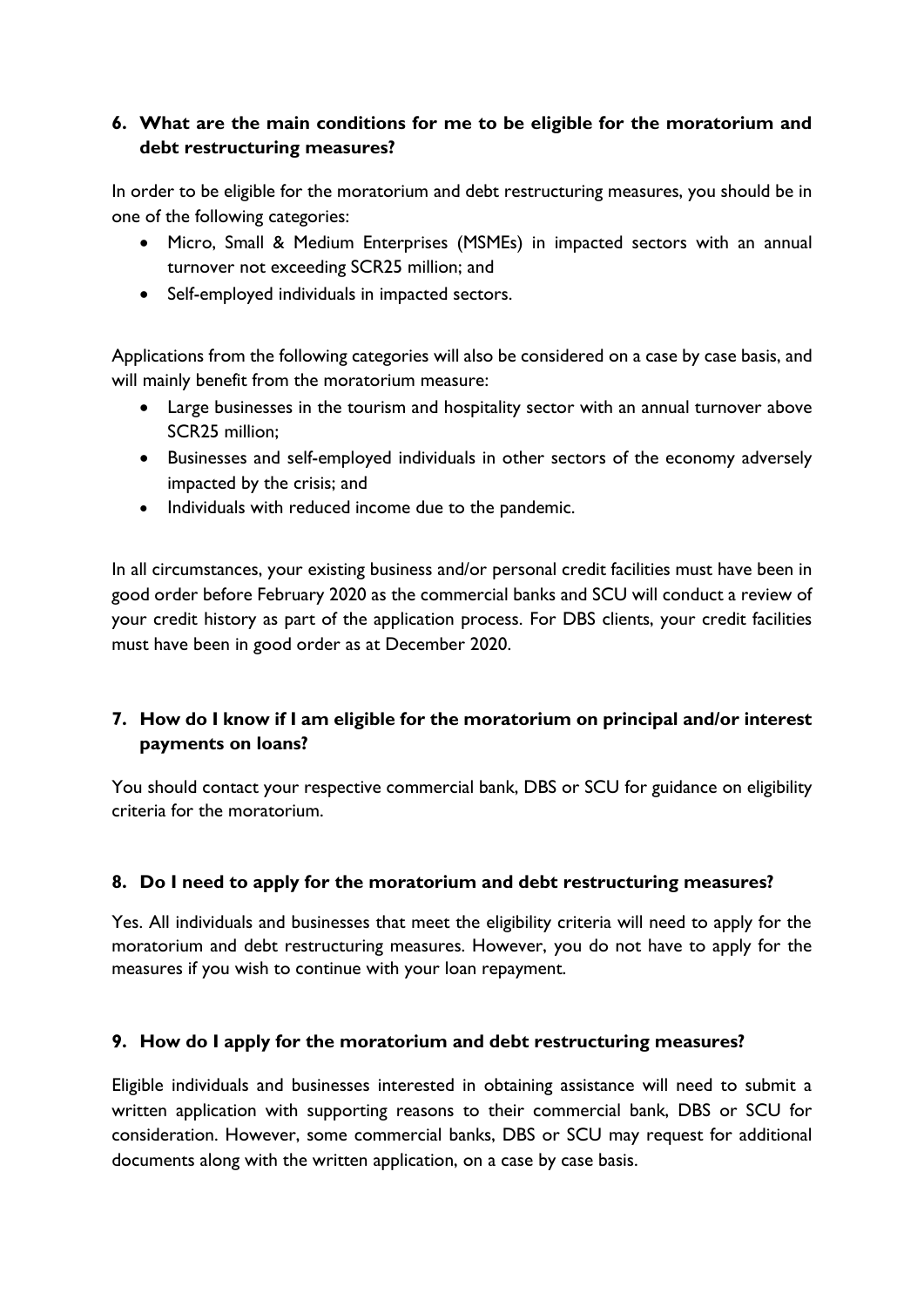#### **10. On what basis will my application be assessed?**

Aside from conditions stated under Question 6, all moratorium and debt restructuring applications shall take into account the economic measures already put in place by Government Authorities.

#### **11. How long will it take for my application to be processed?**

The commercial banks, DBS and SCU will endeavour to provide you with a feedback within 5 to 10 working days, subject to the submission of all documents required to process your application. However, given the expected volume of requests, the commercial banks, DBS and SCU will be prioritising applications on an urgency basis.

#### **12. Can I ask for more than 3-month or 6-month deferment?**

No. The moratorium is for a maximum period of 3 months for individuals and 6 months for businesses. For any requests for extension of the moratorium period, you are encouraged to approach your respective commercial bank, DBS and/or SCU for assistance.

## **13. If I opt for the moratorium and debt restructuring measures, will my credit report on the Credit Information System (CIS) be adversely affected?**

No. If you have an agreement with your commercial bank, DBS or SCU for a restructuring or granting of a moratorium on your loan repayment, this will not have an adverse impact on your credit report as long as you honour your commitment after the moratorium period.

## **14. I currently have loan facilities in default, will I qualify for the moratorium and debt restructuring measures?**

If you are a client of a commercial bank or SCU, your business and personal credit facilities must have been in good order before February 2020. Otherwise, you will not qualify for the moratorium and debt restructuring measures.

For DBS clients:

- 1. You qualify for moratorium if your loan has been in good order as at December 2020;
- 2. If your loan is in arrears, your application will be considered on a case by case basis;
- 3. If your loan is classified as non-performing as at December 2020, your application will be considered on a case by cases basis;
- 4. If your loan is already in legal recovery, you will have to contact DBS' lawyer to negotiate the matter.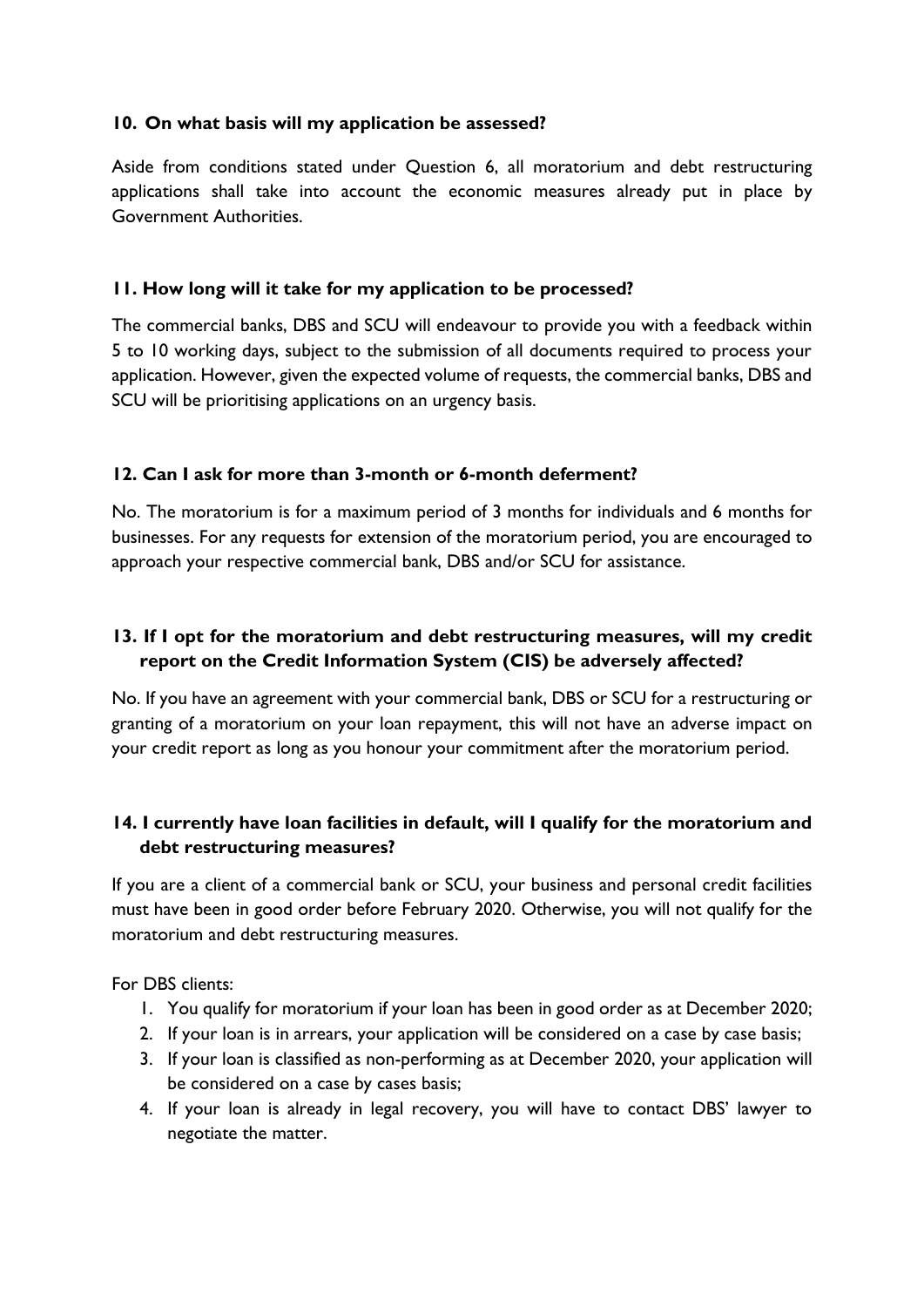### **15. Will I be charged additional interest on the repayment amount accrued during the moratorium period?**

Interest will continue to be charged on the outstanding balance comprising of both principal and interest (that is, compounded) during the moratorium period. For illustration purposes, see below example of how this will work, if a you are given a 6-month moratorium in April 2020, on SCR 100,000 loan facility:



Commercial banks, DBS and SCU will not impose late payment charges during the moratorium period.

## **16. What will happen to my repayments after the moratorium period? How does the moratorium affect my interest payments after the end of the moratorium period?**

Interest will be accrued on your loan repayments during the moratorium period. This means accumulated repayment amount during the moratorium period will be added to the outstanding loan amount. Therefore, after the moratorium period, a borrower will have two options:

- 1. Pay off the lump sum being the accrued principal and/or interest payments over the moratorium period; or
- 2. Request for a loan restructuring (accrued principal and/or interest plus the remaining balance of the loan) with your respective commercial bank, DBS or SCU.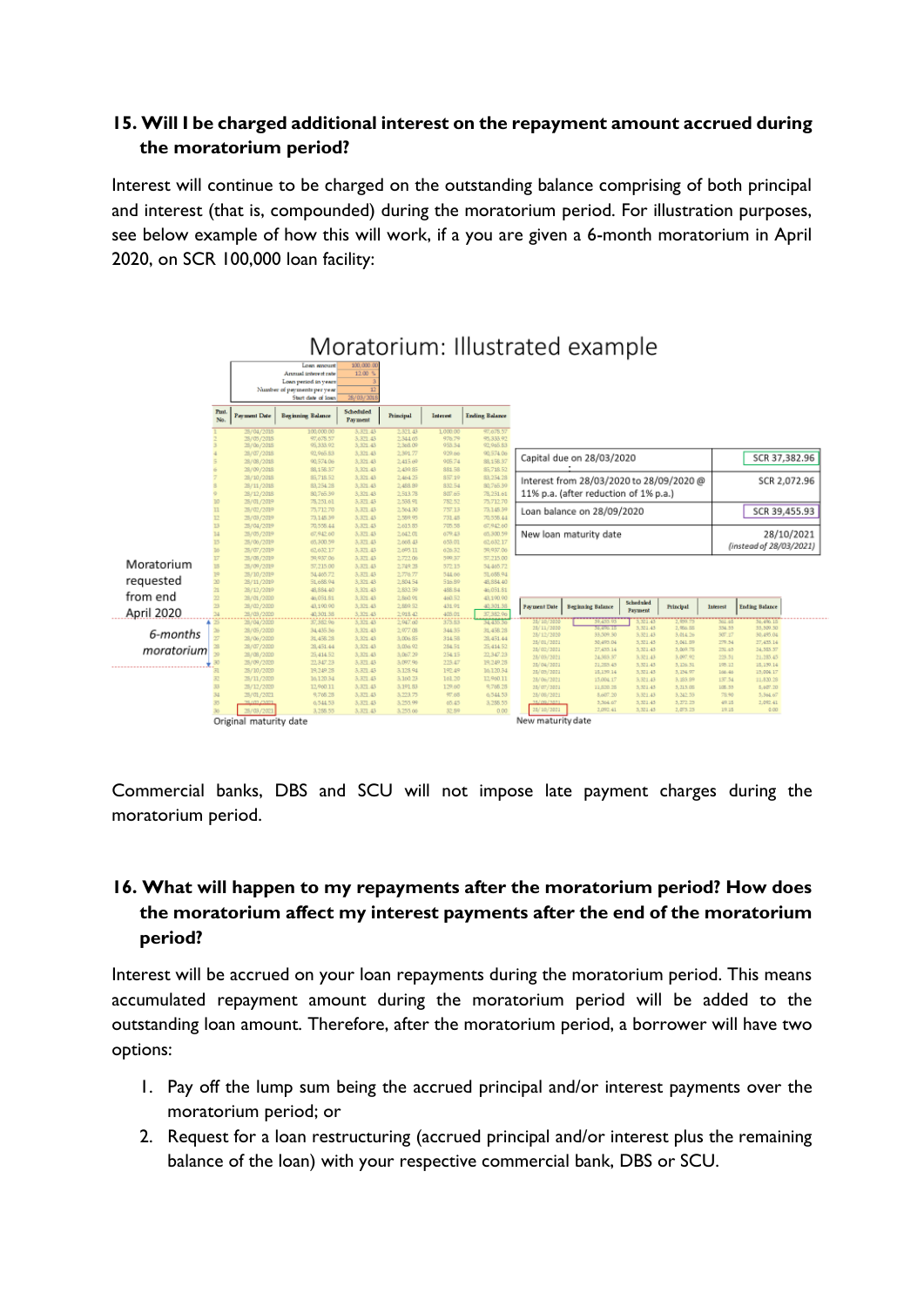### **17. Does the moratorium apply to newly approved/disbursed loans?**

This will be at the discretion of the commercial banks, DBS and SCU. However, loans granted under the Private Sector Relief Schemes will be eligible for a 12-month moratorium and this will be automatic, unless borrowers require a shorter moratorium period.

## **18. I have loan facilities with more than one of these credit providers – commercial banks, DBS and SCU; Can I apply for moratorium and restructuring for all of my loan facilities with these credit providers?**

If you have more than one loan facility with more than one credit provider, notably commercial banks, DBS and SCU, all your loan facilities will qualify for the measures, provided that you meet the eligibility criteria defined under Question 6. However, approval is at the discretion of your commercial bank, DBS or SCU.

## **19. I run a small business which has been severely affected by COVID-19, if business does not improve, I will soon be unable to pay my loan facilities and monthly expenses. Do I qualify for the moratorium and debt restructuring measures?**

If you meet the eligibility criteria as per Question 6 and your credit facilities have been in good order before February 2020, you are eligible to apply for the measures with your commercial bank or SCU. For DBS clients you are eligible to apply if your credit facilities have been in good order as at December 2020.

## **20. My business is engaged in the hospitality and tourism sector and has been affected by the COVID-19 pandemic. I am struggling to cover my monthly expenses including repayment of my current loan facilities. Do I qualify for the moratorium and debt restructuring measures?**

Your business' credit facilities must have been in good order before February 2020 for commercial banks and SCU. Otherwise, you will not qualify for the moratorium and debt restructuring measures.

For DBS clients:

- 1. You qualify for moratorium if your loan is in good order as at December 2020;
- 2. If your loan is in arrears, your application will be considered on a case by case basis;
- 3. If your loan is classified as non-performing as at December 2020, your application will be considered on a case by case basis;
- 4. If your loan is already in legal recovery, you will have to contact DBS' lawyer to negotiate the matter.